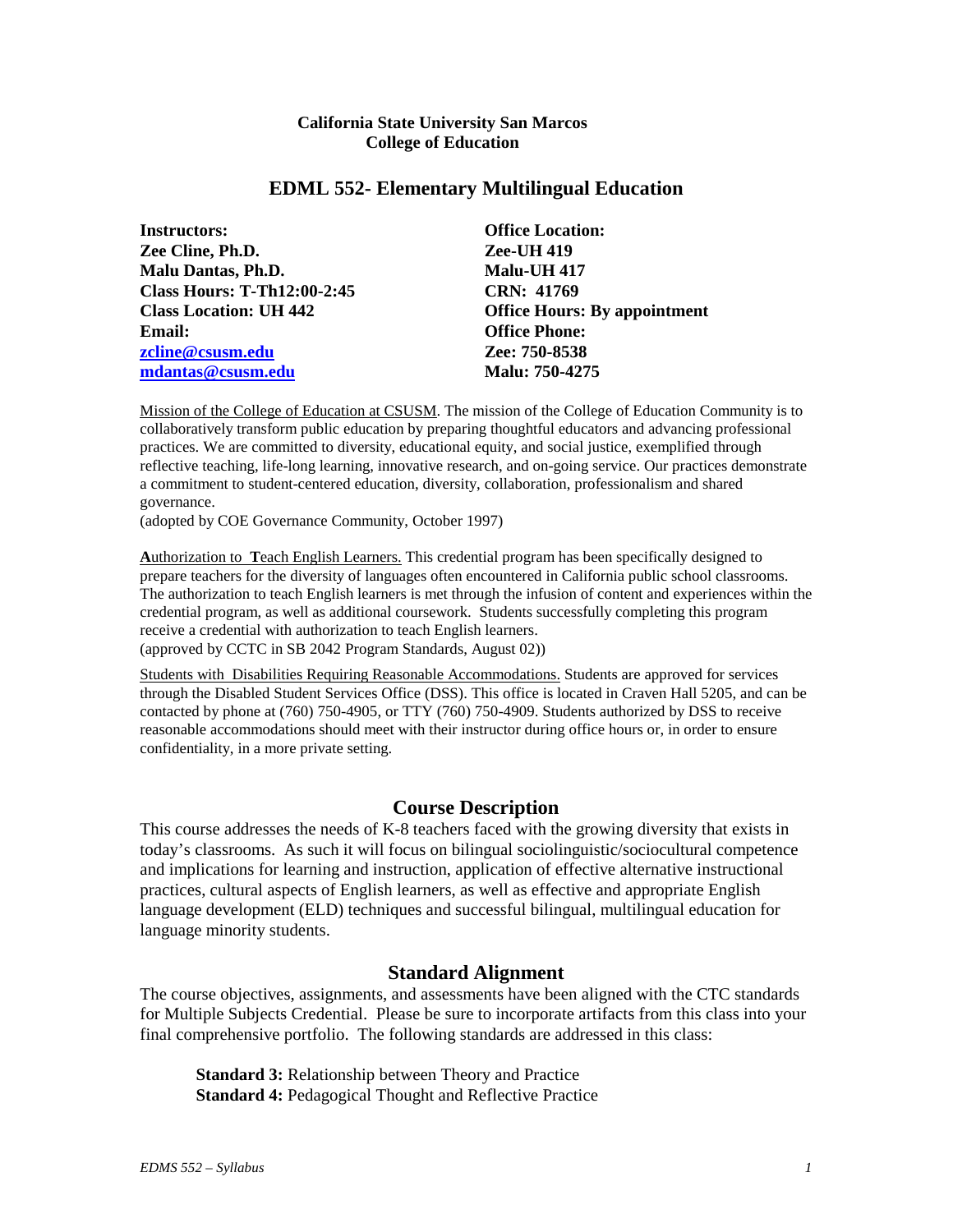**Standard 5**: Equity, Diversity, and Access to the Core Curriculum **Standard 7.a.b:** Preparation to Teach Reading-Language Arts **Standard 8:** Pedagogical Preparation for Subject-Specific Content Instruction **Standard 11.c :** Preparation to use Educational Ideas and Research **Standard 13:** Preparation to Teach English Learners

# **Teacher Performance Expectation (TPE) Competencies**

This course is designed to help teachers seeking the Multiple Subjects Credential to develop the skills, knowledge, and attitudes necessary to assist schools and district in implementing effective programs for all students. The successful candidate will be able to merge theory and practice in order to realize a comprehensive and extensive educational program for all students. The following TPE's are addressed in this course:

### **Primary Emphasis**

**TPE 1:** Specific Pedagogical Skills for Subject Matter Instruction **TPE 4:** Making Content Accessible **TPE 5:** Student engagement **TPE 7:** Teaching English Learners

### **Secondary Emphasis:**

**TPE 3:** Interpretation and Use of Assessments **TPE 6:** Developmentally Appropriate Teaching Practices **TPE 11:** Social Environment **TPE 14**: Educational Technology **TPE 15**: Social Justice and Equity

# **Required Texts**

Choate, J. (2000). Successful Inclusive Teaching. Allyn and Bacon ( $3<sup>rd</sup>$  edition) Crawford, J. (1999). *Bilingual education: History, politics, theory and practice* (4<sup>th</sup> *Edition).* Los Angeles, CA: Evaluation, Dissemination and Assessment Center, CSULA

Peréz, B. & Torres-Guzmán, M. (2002). Learning in Two Worlds. Allyn & Bacon.

Peregoy, S. F. & Owen, F. B. (1997) *Reading, Writing, & Learning in ESL* (2<sup>nd</sup> Edition). Longman.

# **Course Objectives**

- 1) Explain the basic terms, philosophies, problems, issues, history, and practices related to the education of language minority persons in California and the US.
- 2) Demonstrate understanding of the most important goals of bilingual/multicultural education.
- 3) Explain the theoretical framework upon which bilingual education is founded.
- 4) Demonstrate understanding of existing student identification, assessment, and language redesignation requirements for the state of California.
- 5) Explain the connections between bilingual education, English as a second language, and SDAIE methodologies.
- 6) Demonstrate understanding of the five models of multicultural education and their implications for curriculum, instruction, and educational policy.
- 7) Explain the meaning of culture, differentiated index, and the necessity for cultural convergence in schools.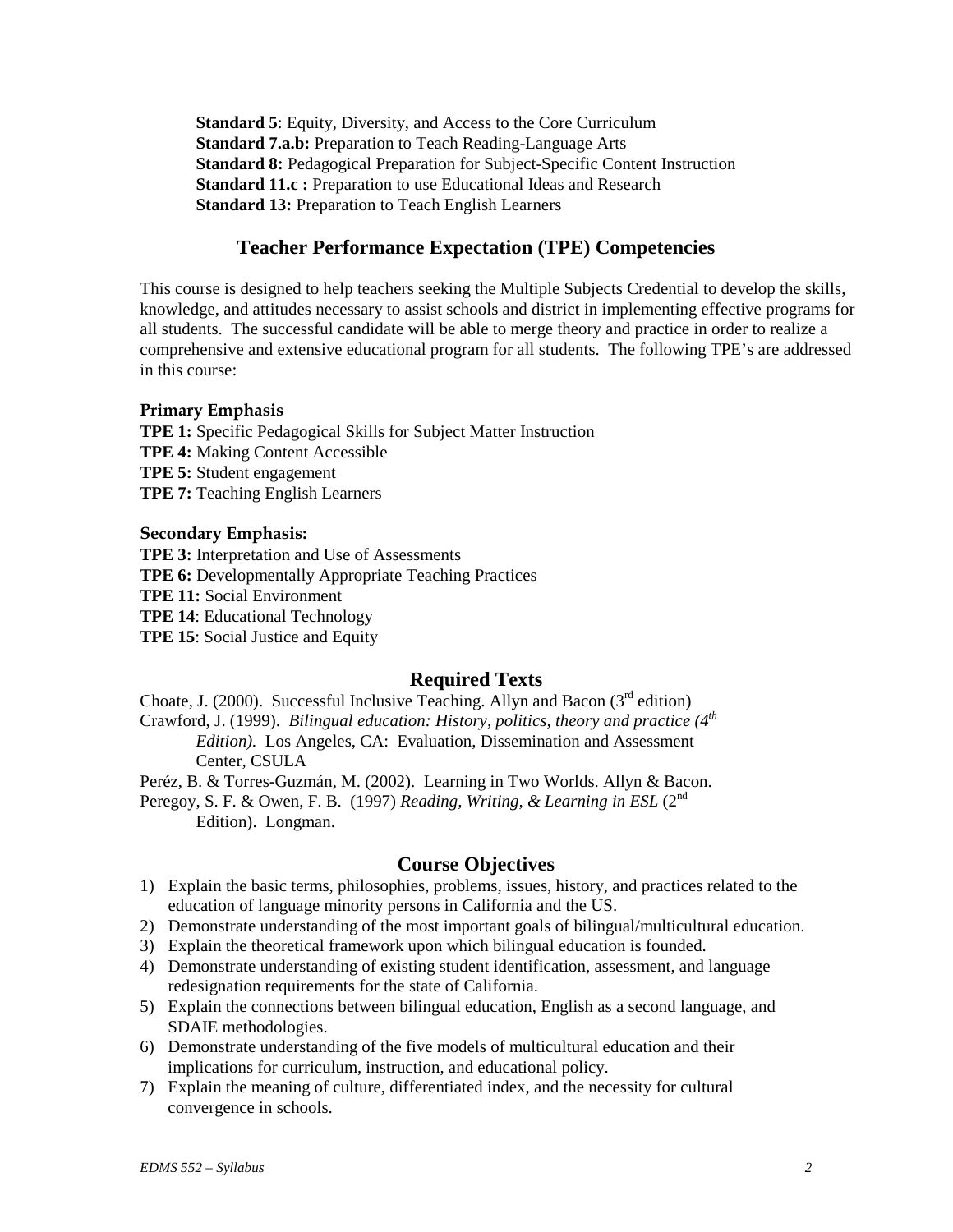8) Use confluent education techniques to develop understand of each individual student, create a more just and humane learning environment, and help students in their growth and development as human beings.

### **Course Requirements**

All students are expected to participate in class activities and demonstrate reflective learning. It is important that students are well prepared for course sessions by completing the readings and assignments scheduled before the class meeting. Unless otherwise negotiated with the instructor, all assignments are to be handed in on the due date. **Assignments not handed-in on due date will lose 10% of earned credit per day.** Assignments should be typed and double-spaced (yes, including the class journal).

| • Attendance and Participation                | 20 points |
|-----------------------------------------------|-----------|
| • Interactive Journal                         | 20 points |
| • SDAIE Unit Plan                             | 20 points |
| • SDAIE Presentation                          | 10 points |
| • Multicultural literature mini-book activity | 20 points |
| • Lesson Observation                          | 10 points |

# **Grading**

| $96 - 100 = A;$   | $80 - 82 = B$   |
|-------------------|-----------------|
| $90 - 95 = A -$ ; | $77 - 79 = C +$ |
| $87 - 89 = B +$ ; | $73-76 = C$     |
| $83 - 86 = B$ ;   | $70-73 = C$     |

### **Attendance Policy**

Due to the dynamic and interactive nature of EDMS 552, all students are expected to attend all classes and participate in all class activities. For every day of absence, students will lose 6 points**.** Attendance will be taken during the first 5 minutes of class. Three tardiness or "early exits" will be the equivalence of an absence. **A passing grade will not be issued for students who do not attend 80% or more of the class sessions**. Should the student have extenuating circumstances, s/he should contact the instructor as soon as possible.

# **ASSIGNMENT DESCRIPTIONS**

#### **Interactive Journal & ELD Standards (20 points-Due October 21)**

A daily class journal will be maintained for each class session that needs to include the following:

- A written summary and/or description of the topics discussed in class that reflects understanding of the key concepts. Both comments from professor and other students must be reflected in the journal.
- Meta-reflections and/or analysis of key concepts, particularly in terms of the connections that can be made between class discussions and teaching English language learners, with specific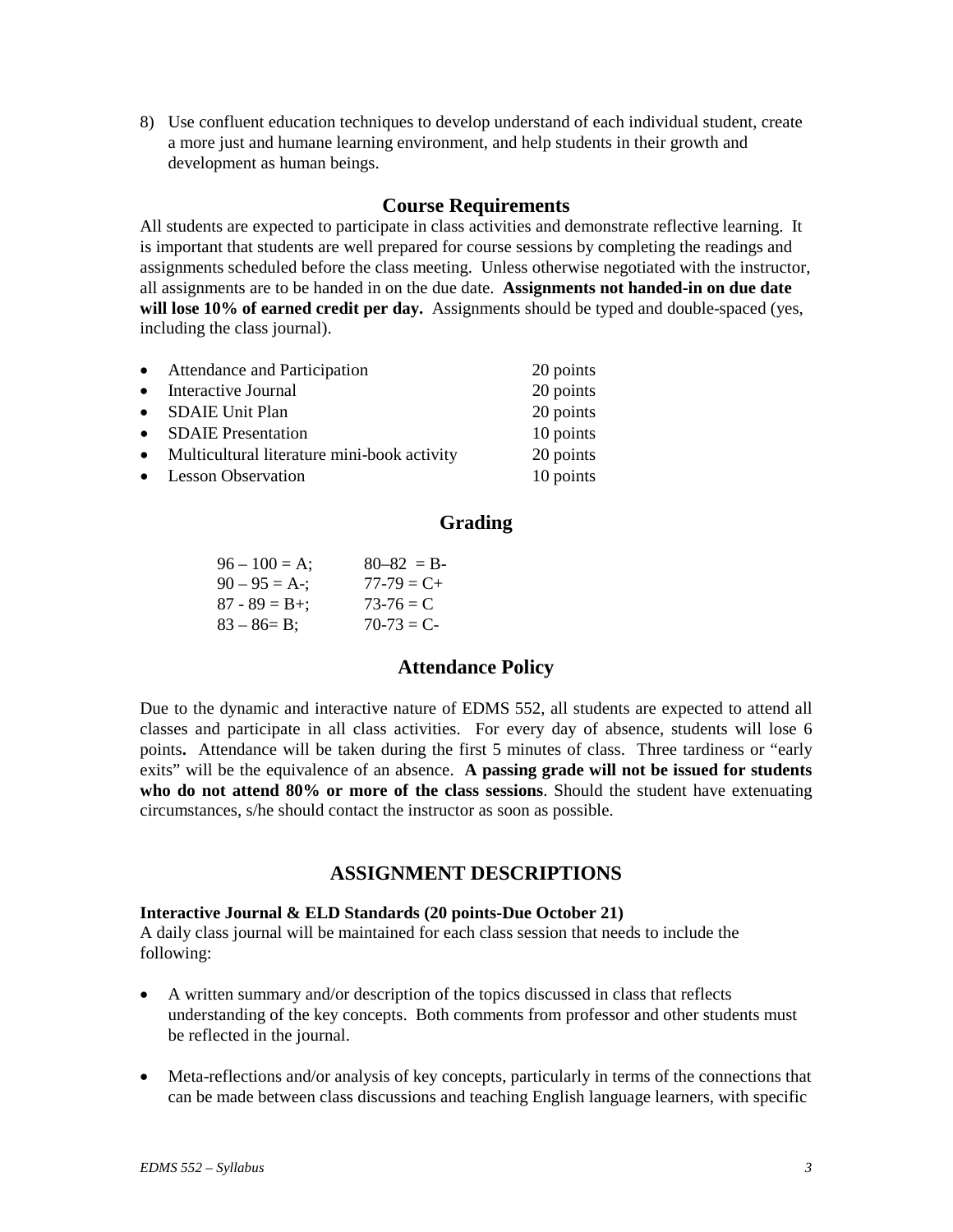examples from student teaching experiences, school observations, or other personal experiences in diverse settings. It is critical that direct connections are made with teaching experiences in the form of anecdotes, case studies, or narratives.

The class journal will be graded according to its comprehensiveness, insightful connections, and "deep understanding" of the issues. The class journal should address instructional concerns, school structures, teaching strategies, and school environments related to social justice and equity in diverse settings.

### **ELD Standards Requirement**

For the  $3<sup>rd</sup>$  week of class (6<sup>th</sup> class session) you will need to search the CDE website and download the ELD standards and print a copy for yourself. Please bring the standards to class. Work with your interactive email partner if you run into any trouble with this assignememt.

### **SDAIE Unit Adaptation (20 points-Due October 19) – Critical Assessment Task (CATs)**

Applying the SDAIE criteria discussed, include SDAIE activities into an integrated comprehensive unit of study.

- Does the lesson use visuals, manipulatives, realia, drama, or other techniques that would facilitate understanding?
- Does the lesson take into consideration the varying English proficiencies of language minority students?
- Do the lesson strategies incorporate group collaboration, cooperative learning activities, peer assistance, or other work-group techniques?
- Does the lesson incorporate the language and culture of language minority students?
- Is the curriculum reflected in the lesson challenging and not watered-down?
- Does the lesson include the 7-Intelligences and/or multiple modalities?
- Are the community/parents of English learners included in the unit of study?

You may work in a group of 2-4 students. Unit has already been completed before Winter Break 2002. If you have any questions, please attend office hours or schedule a meeting.

### **SDAIE Presentation***:* **(10 points-Due October 19) – Critical Assessment Task (CATs)**

Present a SDAIE component of your Unit Plan to the class. Each group will have 20 minutes to present a SDAIE portion of their Unit Plan*..*

### **Multicultural Literature Mini-Book Activity (20 points-Due October 3) – Critical Assessment Task (CATs)**

With another person, you will have the opportunity to develop a multicultural literacy unit that will address appropriate literature selections reflecting multicultural perspectives for students in grades K-2 or 3-6. Choose six powerful children's multicultural selections that should be the center of the curriculum for different times throughout the year. This plan should include an **outline of how the multicultural books will be used throughout the year** and a justification (explanation) of the selections made. At least three of the books must be bilingual (English and another language) with a brief discussion of how "primary language support" will be incorporated into the literacy unit. Write **one** detailed reading and writing lesson plan that will clearly delineate how every child will be successful by providing universal access to diverse students (e.g., gifted, English learners, special needs, non-readers, poor).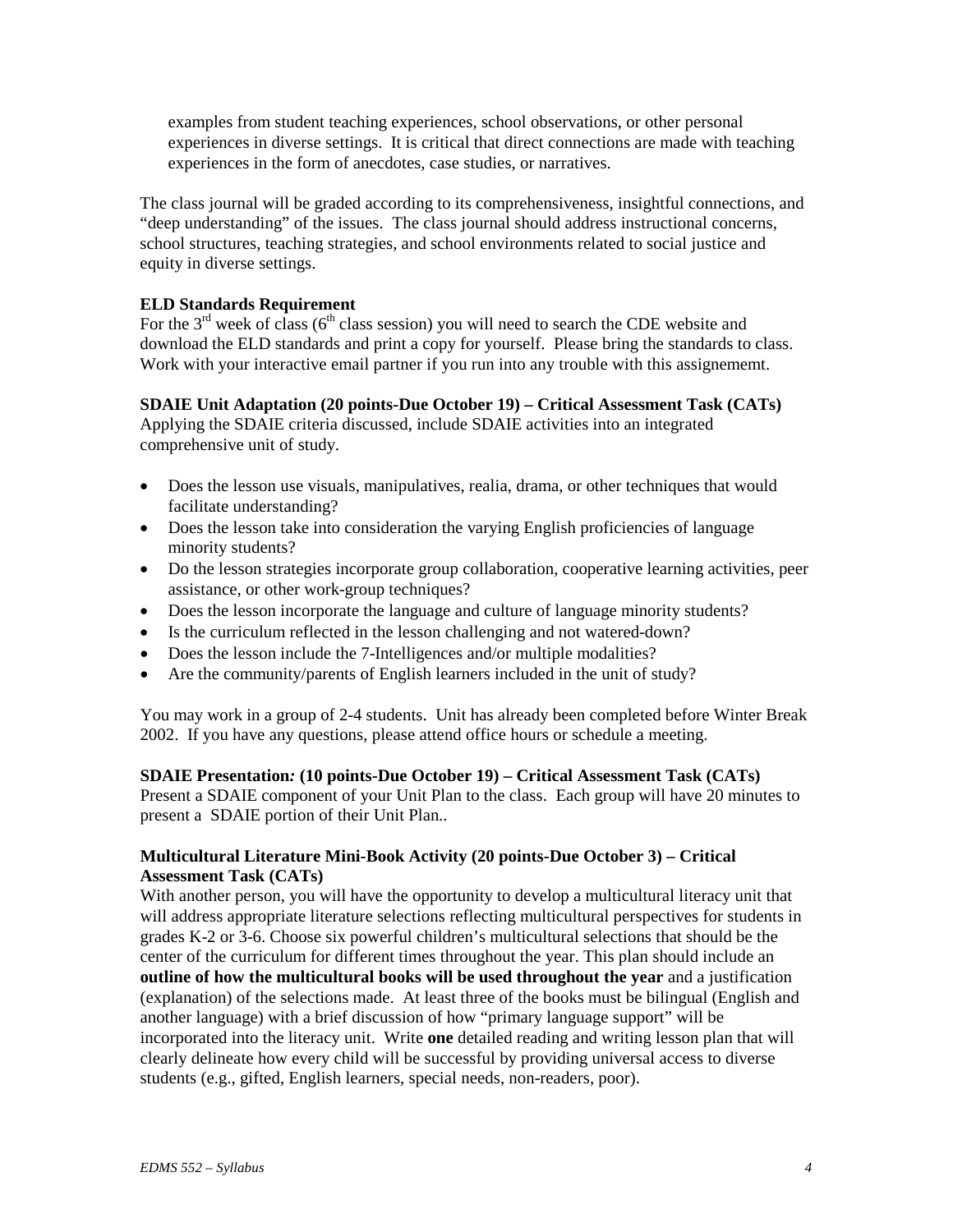The format of the multicultural literature mini book activity should include:

- 1. Focus of the unit and brief summary of each book
- 2. Grade level this unit is appropriate for
- 3. Outline/plan of how the books will be used throughout the year.
- 4. Reading and writing lesson plan that will identify standards being covered.
- 5. Identify Assessment strategies: how you will determine they learned what you intended (how you will assess them).
- 6. Primary language support component of the unit plan
- 7. At least 3 non-fiction books to support your unit

### **Poster Sessions (20 minutes each)**

Tables will be set up to provide space for half the groups to present/display their Multicultural Literature Selection. Other class members will walk around and listen to the discussions on the different books selected.

Note: Dr. Alice Quiocho has developed an excellent website with a bibliography of children's literature and multicultural books that could be a great resource for you [\(http://www.csusm.edu/Quiocho\)](http://www.csusm.edu/Quiocho).

**Lesson Observation (10 points-Due 9/17)** *-* For this assignment you will follow an English learner or group of students during your teaching assignment. You will collect and document evidence of any instructional modifications made to provide comprehensible academic input for the student(s). As part of your write-up, you are to discuss how you would change the lesson/activity in light of the information and knowledge gained in the course. (Please note: If applicable, this lesson observation can be connected to the lesson observations that are being conducted for the 521/522 classes.)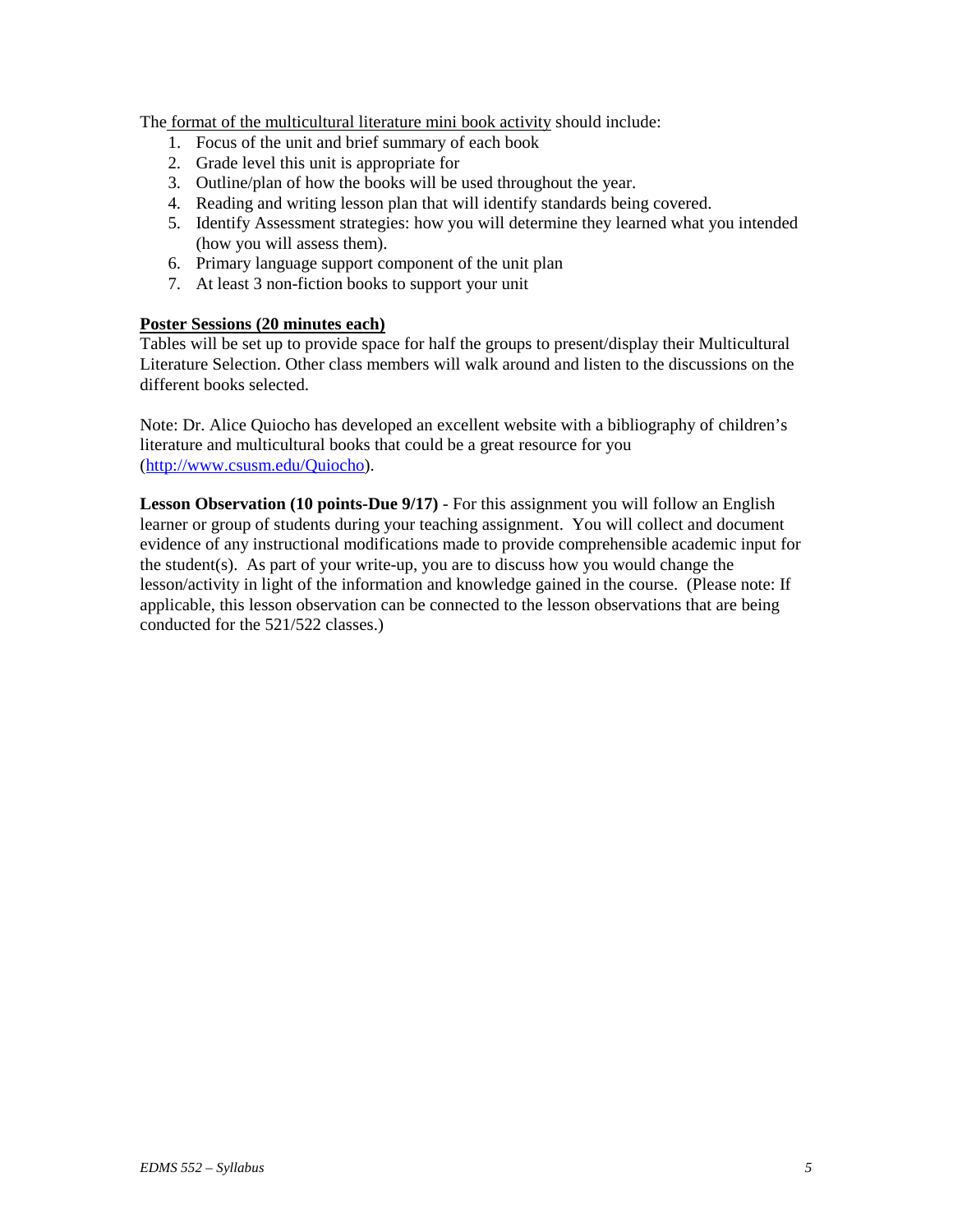| <b>Course Outline</b>                                    |  |
|----------------------------------------------------------|--|
| (Timeline Subject to Change pending "Teachable" Moments) |  |

| <b>Date</b>             | <b>Topic</b>                                                                                                                    | <b>Assignment</b>                                                                           |
|-------------------------|---------------------------------------------------------------------------------------------------------------------------------|---------------------------------------------------------------------------------------------|
| Session 1<br>$9 - 3$    | Reintroducing Diversity-Bilingual<br><b>Theories</b>                                                                            |                                                                                             |
| Session 2<br>$9 - 5$    | Who are English Language Learners?<br>1 <sup>st</sup> and 2 <sup>nd</sup> Language Acquisition-Theory<br>of Bilingual Education | Peregoy & Boyle<br>Chapter $1 & 2$                                                          |
| Session 3<br>$9-10$     | <b>History and Politics of Bilingual</b><br>Education/Legal Mandates/Prop 227                                                   | Crawford 1, 2, & Appendix E<br><b>Social Justice Timeline</b>                               |
| Session 4<br>$9-12$     | Theory and Practice of Bilingual<br>education. What can the classroom<br>teacher do?                                            | Crawford-3-12 Jigsaw                                                                        |
| Session 5<br>$9 - 17$   | Oral Language Development-The<br>Foundation of the Oral Tradition-A<br><b>Bilingual Theoretical Model-ELD</b>                   | Peregoy & Boyle<br>Chapter $3 & 4$<br><b>DUE: Lesson Observation</b>                        |
| Session 6<br>$9-19$     | <b>Emergent Literacy-My Mother Never</b><br>Read to Me-ELD Standards                                                            | Peregoy & Boyle -Chapter 5<br>Crawford-Appendix A-ELD Standards                             |
| Session 7<br>$9 - 24$   | Writing-Research on Second Language<br>Writing-SDAIE                                                                            | Peregoy & Boyle<br>Chapter 6                                                                |
| Session 8<br>$9 - 26$   | Models of Language Development-<br>Reading and Literature-SDAIE                                                                 | Peregoy & Boyle<br>Chapter 7                                                                |
| Session 9<br>$10-1$     | Education-The Great Equalizer!!!-<br>SDAIE-Models of Bilingual Education                                                        | Peregoy & Boyle-Chapter 8 & 9<br>Pérez & Guzmán--Chapter 6                                  |
| Session 10<br>$10-3$    | Identification/Placement/Assessment of<br><b>EL/CELDT</b>                                                                       | Peregoy & Boyle-Chapter 10<br>Pérez & Guzmán--Chapter 7<br><b>DUE: Literature Mini Unit</b> |
| Session 11<br>$10-8$    | Biliteracy Education: The Good, The<br>Bad and The Ugly                                                                         | Pérez & Guzmán<br>Chapter $1,2 \& 3$                                                        |
| Session 12<br>$10-10$   | Two-Way Immersion Programs-Parental<br>Involvement                                                                              | Pérez & Guzmán-<br>Chapter $4 & 5$                                                          |
| Session 13<br>$10 - 15$ | Myths of ELLs. Bilingual education, and<br>the socio-political context                                                          | Pérez & Guzmán-<br>Chapter 8                                                                |
| Session 14<br>$10-17$   | Border Pedagogy-We all share the same<br>children                                                                               | To be assigned                                                                              |
| Session 15<br>$10 - 22$ | <b>SDAIE</b> Presentations                                                                                                      | <b>DUE: SDAIE Presentations &amp; Unit</b><br><b>Plans</b>                                  |
| Session 16<br>10-24     | Closure                                                                                                                         | <b>DUE: Interactive Journals</b>                                                            |